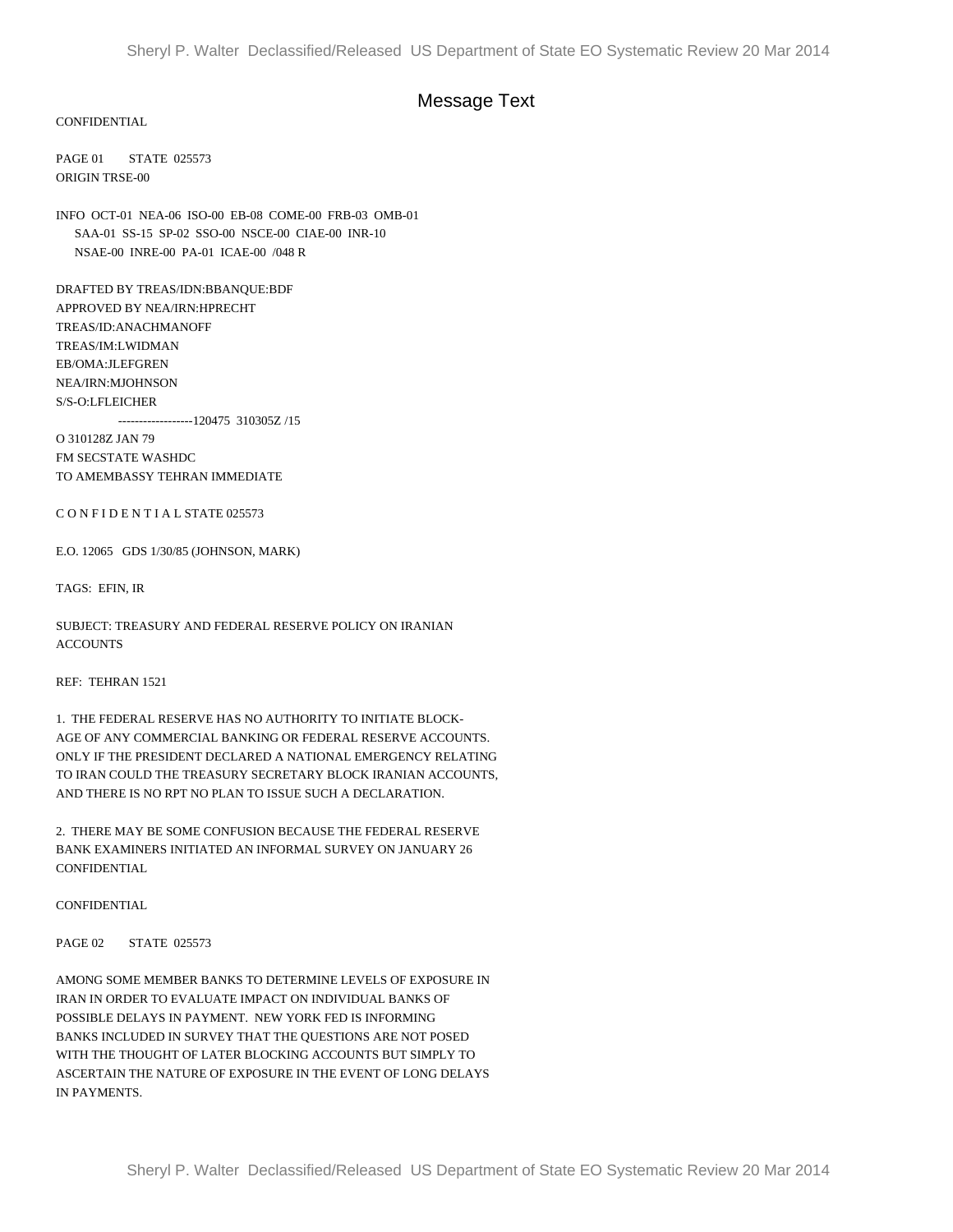3. ANOTHER POSSIBLE SOURCE OF CONFUSION MAY RESULT FROM ATTEMPTED ATTACHMENT BY A PRIVATE PARTY OF AN ACCOUNT WITH CHASE WHICH IS HELD IN NAME OF "IRANIANS' BANK" RPT "IRANIANS' BANK." AS THE EMBASSY IS AWARE, THE USG HAS NO CONTROL OVER SUCH ACTIONS BY PRIVATE PARTIES.

4. NY FED PRESIDENT VOLCKER HAS CALLED FINANCE MINISTER PIRASTEH TO CONVEY THE ABOVE. HE ADDED THAT IT IS IMPORT-ANT FOR THE IRANIANS TO MAINTAIN CLEAR AUTHORITY FOR ACTIONS BY THE CENTRAL BANK IN ORDER TO FACILITATE TRANS-ACTIONS AND MAINTAIN CONFIDENCE THAT THE IRANIAN FINANCIAL SYSTEM REMAINS OPEN.

5. EMBASSY SHOULD REPEAT THE ABOVE TO MINISTER PIRASTEH AT THE EARLIEST OPPORTUNITY.

6. NEITHER WASHINGTON AGENCIES NOR THE FED ARE PLANNING A PRESS RELEASE BECAUSE IT WOULD PROBABLY STIR ADDITIONAL CONCERN HERE. A Q AND A HAS BEEN PREPARED AND WILL BE CABLED SEPTEL. VANCE

**CONFIDENTIAL** 

NNN